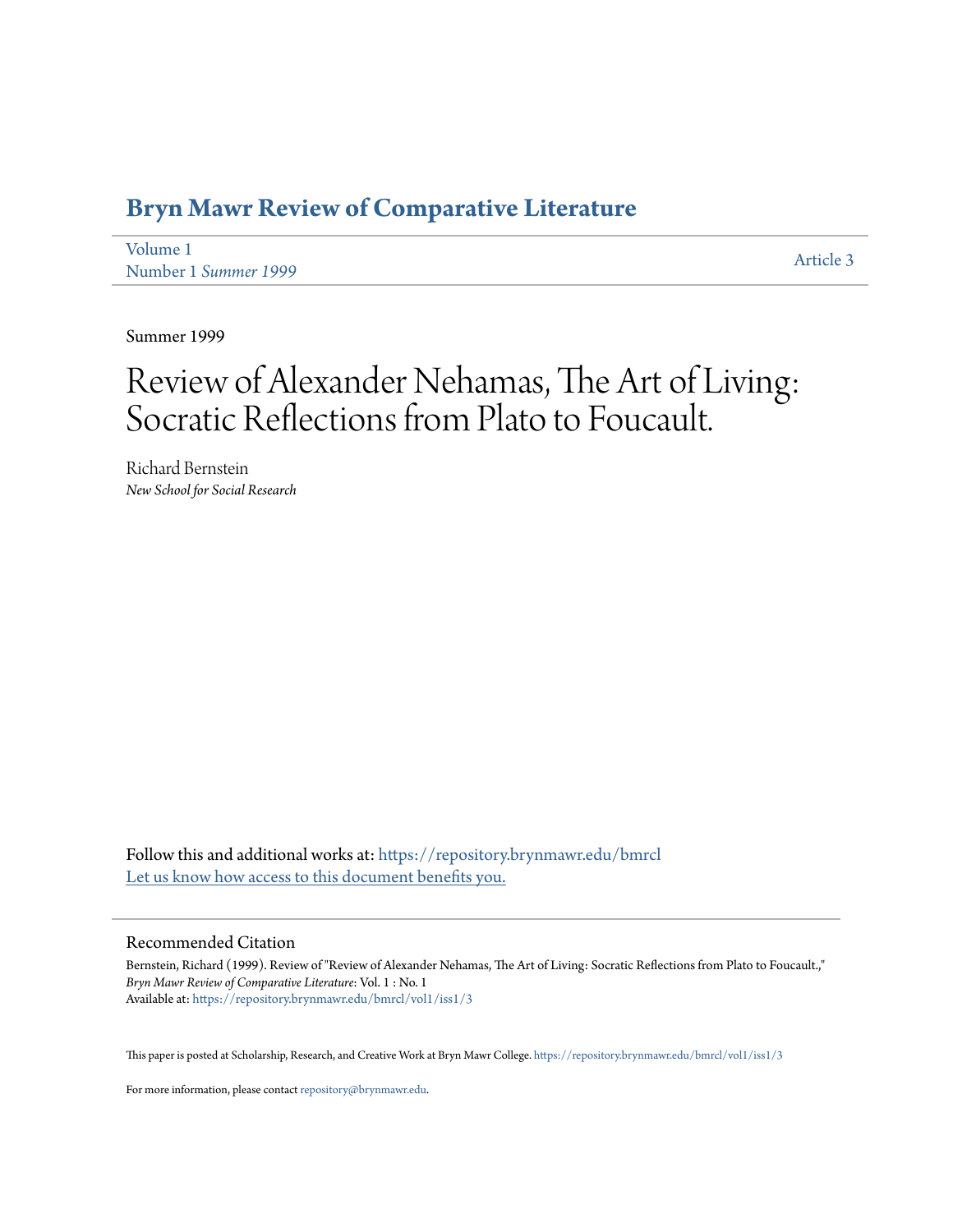### **Alexander Nehamas,** *The Art of Living: Socratic Reflections from Plato to Foucault***. Berkeley: University of California Press, 1998. 283 pp. ISBN 0520211731**

#### **Reviewed by Richard J. Bernstein, New School for Social Research**

Alexander Nehamas' *The Art of Living* is a tour de force. Nehamas, who has already distinguished himself as a classical philosophic scholar and as an interpreter of Nietzsche and Foucault, has composed what he characterizes as "a tragelaphic sort of work, partly a work of classics, partly of philosophy, partly of literary criticism, full of quotations acknowledged and deformed, indebted to various and perhaps not always compatible approaches" (p.188). He begins by distinguishing two conceptions of philosophy: philosophy as a theoretical discipline and philosophy as a way of life, philosophy as the art of living. The first conception of philosophy is dominant today. It is shared by most professional and academic philosophers. Philosophy as a theoretical discipline is concerned with such important issues as the nature of knowledge, reality, truth, and the good life. What matters in this tradition is the character of the reasoning and the validity of the claims made, whether or not they stand up to rigorous criticism. One downplays or avoids personal literary style and idiosyncrasy as much as possible. Strictly speaking, the personality or character of the philosopher is not relevant to the evaluation of the philosophic claims and arguments that are advanced. But in the philosophic tradition of the art of living (which tends to be marginalized, repressed and even ridiculed by "professional" theoretical philosophers), literary style and idiosyncrasy are all-important "because readers must never forget that the views that confront them are the views of a particular type of person and of no one else" (p.3).

Nehamas does not denigrate the tradition of philosophy as a theoretical discipline, but he focuses his attention on philosophy as a way of life. He distinguishes three genres of the art of living. The first is illustrated by the Socrates of the early Platonic dialogues. Nehamas claims that Socrates, who practiced his art in public, cannot show that his mode of life is right for all. Socrates' ideal is universalistic and he invites others to join him in the examined life, which he takes to be the only life worth living. But according to Nehamas, Socrates has no arguments to persuade others that he is right. "He remains tentative and protreptic" (p.9). The second genre is exemplified by Plato's middle and late works where (according to Nehamas) Plato offers a series of controversial arguments that are intended "to prove that a single type of life is best for all people." These first two genres are universalistic in their intent: they claim to show that a specific mode of life is best for all. The third genre of the art of living — the primary subject of Nehamas' study — is the least universalistic of all. "According to it, human life takes many forms and no single mode of life is best for all. Philosophers like Montaigne, Nietzsche, and Foucault articulate a way of living that only they and perhaps few others can follow . . . . They do not want to be imitated, at least not directly. That is, they believe that those who want to imitate them must develop their own art of living, their own self . . . " (p.10). This third genre is at once "aestheticist" and "individualistic."

It becomes clear that this is the genre that Nehamas favors and wants to emulate. But if this individualistic and aesthetic genre of the art of living is the one practiced by Montaigne, Nietzsche and Foucault, then one must ask why did all three seek a model to emulate. And why is their model always Socrates? What is it about Socrates that enables him — the character that

1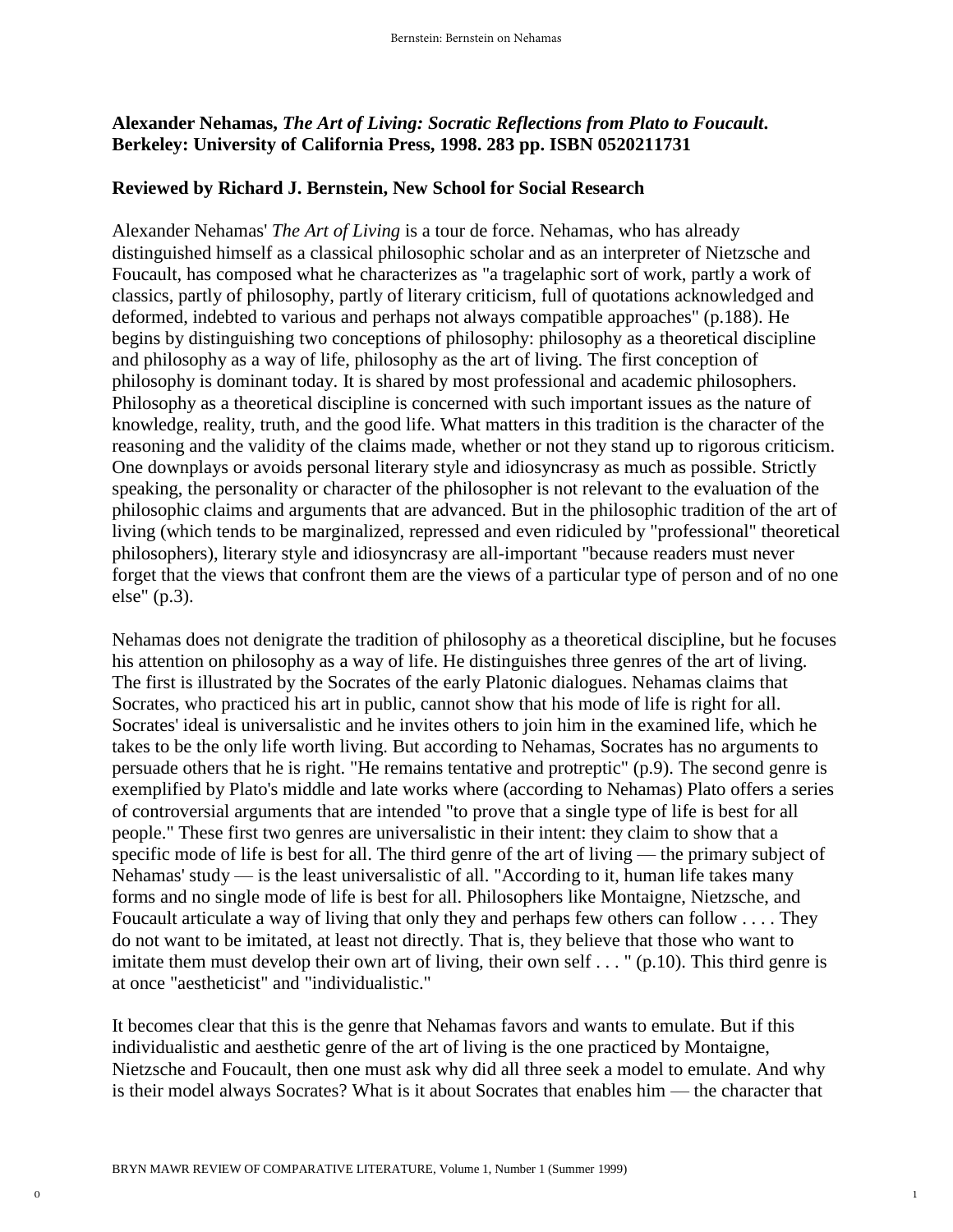Plato invented — to play this role? The answer is provided by Socrates' irony and by what Nehamas describes as "the silence that envelops his life and character" (p.10). Although it has become standard to refer to "Socratic irony," Nehamas argues that the distinctive character of Socratic irony has been badly misunderstood. Here he challenges and sharply criticizes the conception of irony where we understand irony to be "saying something but meaning its contrary" (p.51). Nehamas sharply criticizes this conception of irony because it makes Socrates much less enigmatic than he really is. If irony is to be understood as meaning the contrary of what one says, then we have a "code" for figuring out precisely what Socrates means (i.e. the opposite of what he says). But we can never pin down Socrates in this manner. Socratic irony is far more complex and subtle than this type of inversion suggests. This is what Nehamas means by Socrates' silence — a provocative silence that has elicited the most diverse and genuinely creative responses, especially in Montaigne, Nietzsche, and Foucault. Each of these practitioners of the art of living "creates" or "fashions" his own ironic Socrates.

Matters are even more complex than this. For we have to distinguish Plato's irony from Socratic irony. Nehamas argues that Plato himself does not fully understand the character that he invented. Plato himself is mystified by the opaqueness of Socrates. It is in the middle and late dialogues that Plato tries to make sense of Socrates and his distinctive irony. The critique and analysis of the different types of irony comprises "Part One: Silence" of *The Art of Living*. Nehamas displays his sophisticated understanding of the different historical conceptions of irony from Aristophanes through Thomas Mann. Nehamas' own positive understanding of irony as an aesthetic trope is shaped by his appropriation of the conception of irony in Romantic tradition. He even begins his depiction of Platonic irony with a striking and perceptive analysis of Thomas Mann's ironical treatment of Hans Castorp in *The Magic Mountain*. Thomas Mann's ironical treatment of Hans Castorp illustrates "a kind of irony that goes all the way down: it does not reveal the ironist's real state of mind, and it intimates that such a state may not exist at all. It makes a mystery of its author as well as of his characters, and it often turns its readers into fools. It originates in Plato, who remains perhaps its most disturbing practitioner" (p.20).

Socrates' ironic gaze is directed not only toward his interlocutors but to his interpreters as well (the first of whom was Plato himself!). "Part II: Voices" sketches three radically different interpretations of this opaque, enigmatic, ironic, silent Socrates — creative interpretations which illustrate three radically different ways of "practicing the philosophic art of living" (p.98). Socrates is the inspirational model for Montaigne, Nietzsche, and Foucault, a model for their own creative individualistic projects of self-fashioning and self-creation. Nehamas' claim about Montaigne is just as true for Nietzsche and Foucault: "The work and the life, the book and the self became inextricable parts of one another" (p.104). Nehamas does not mean what is so often meant by this claim — that there is a seamless whole between the life of an author and the expression of this life in his writings. Rather, he means something far more radical. Through their writings, "Montaigne," "Nietzsche" and "Foucault" create their own selves; they are engaged in an idiosyncratic and aesthetic mode of self-creation. I place their names in scare quotes because the Montaigne, Nietzsche and Foucault that concern Nehamas are the characters that they have created in their own writings. To extent that biographical information about their lives is relevant, it is relevant only as supplying the contingent incidents that are aesthetically transformed and integrated into their self-fashioning. Each of the portraits that Nehamas draws of these three practitioners of the art of living is richly textured, thought-provoking, and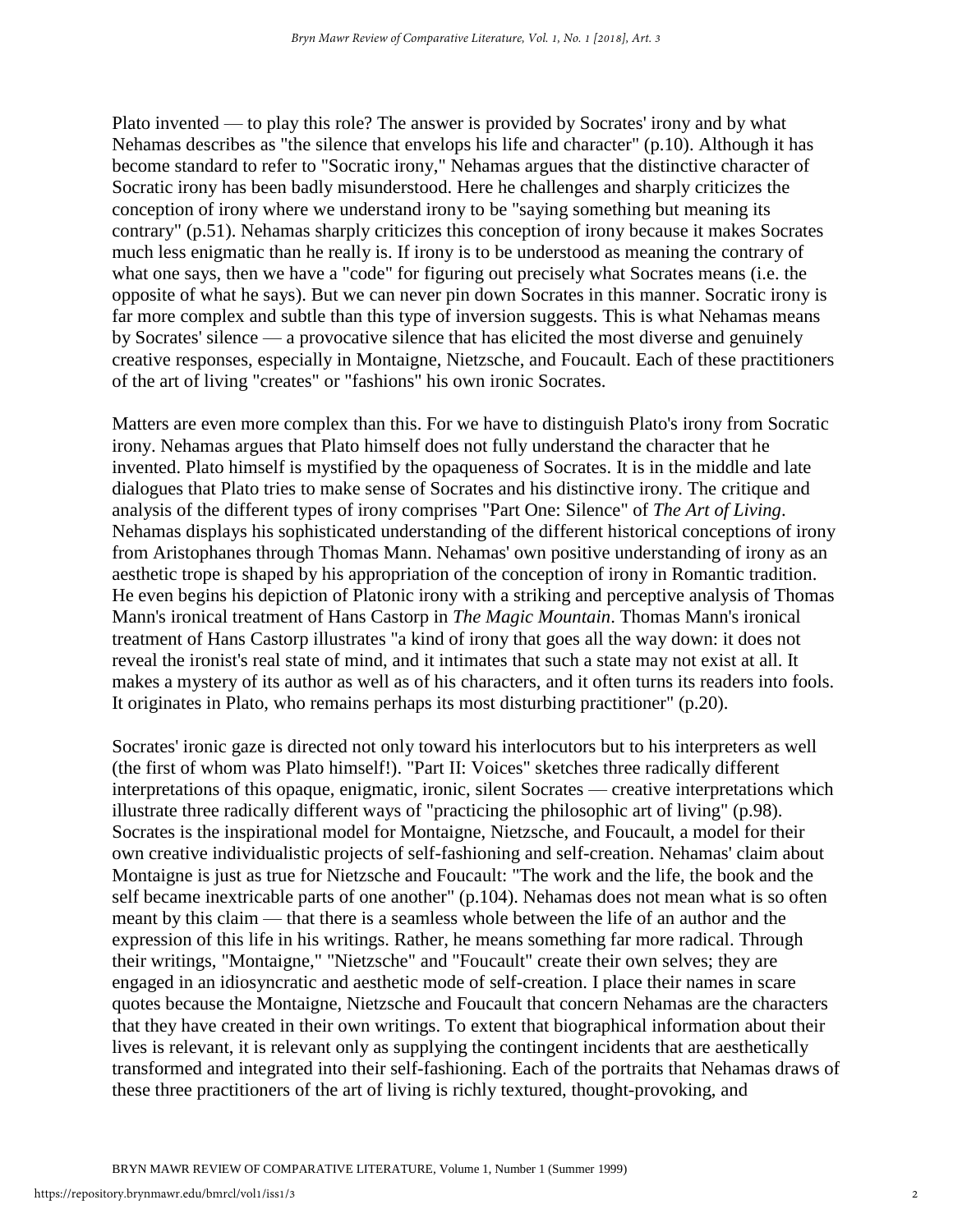controversial. With ironic self-awareness, Nehamas self-consciously practices what he "preaches" — the creative fashioning of these three characters.

*The Art of Living* is clearly intended to be provocative. There is a very thin line between the theoretical project of writing about the art of living in Socrates, Montaigne, Nietzsche, and Foucault, and the practical project of weaving them into Nehamas' own self-fashioning. In the spirit of this provocation, I want to conclude by raising a number of questions which Nehamas does not adequately answer.

One might think that the art of living has something to do with the actual way in which these philosophic artist-thinkers lived their lives. But Nehamas is barely concerned with this issue. He emphatically states: "For the most important accomplishments of these modern thinkers are the self-portraits that confront us in their writings" (p.8). Furthermore, "the art of living, though a practical art, is therefore practiced in writing" (p.8). It almost seems irrelevant to Nehamas whether or not Montaigne, Nietzsche, and Foucault actually lived their everyday lives in a manner consonant with their self-fashionings in their writings. All that "really" matters is what they wrote. But this is a very strange conception of an art of living, for it seems to have little to do with the way in which one actually lives his or her life. Nehamas tells us that "the main question" is "not whether, as a matter of historical fact, someone else succeeded in living that way but whether one can construct such a life for oneself (p. 8). But it is never quite clear why this is the main question. If a strong creative thinker can create a character who may have little or nothing to do with the grubby details of his or her life, why can't a reader simply aesthetically enjoy this created character without thinking that it has anything to do with his or her own life just as I can enjoy the character of Socrates, King Lear, or the Grand Inquisitor without in any way relating him to the way in which I live my own life? In short, Nehamas' characterization of the third genre of the art of living as "aestheticist" suggests that my self-fashioning may have nothing to do with the way in which I live my life — other than the life I portray in my writings.

For all Nehamas' stress on the aesthetic variety of the art of living, his conception of this art is very conventional. Throughout he stresses that one finds in the works of the figures he examines "convincing models of how a unified meaningful life can be constructed out of the chance events that constitute it" (p.9). He praises Nietzsche for constructing a "coherent" and "harmonious self." But it is never quite clear why Nehamas so valorizes unity, coherence, harmony. What is particularly striking and ironical is that one can even read the texts of Nietzsche and Foucault as calling into question these conventional aesthetic categories. Is there really a unified Nietzsche, Foucault, or even Montaigne? Is there really a unified Socrates —even in the early Platonic dialogues? Why not valorize the diversity of "selves" that are created rather than a single unified, coherent, harmonious self?

Although Nehamas is well aware of the paradox of appealing to Socrates as a model in practicing the aestheticist art of living, I don't think that he ever satisfactorily confronts this paradox. For Nehamas places so much stress on avoiding imitation, and on creating a unique self, it isn't clear why a strong thinker even needs a model to guide his self-fashioning. What seems to be missing from Nehamas' analysis — but not from his actual characterizations of Montaigne, Nietzsche, and Foucault — is what Harold Bloom has characterized as the anxiety of influence. Nehamas' study raises more questions than it puts to rest. But he is clearly aware of this.